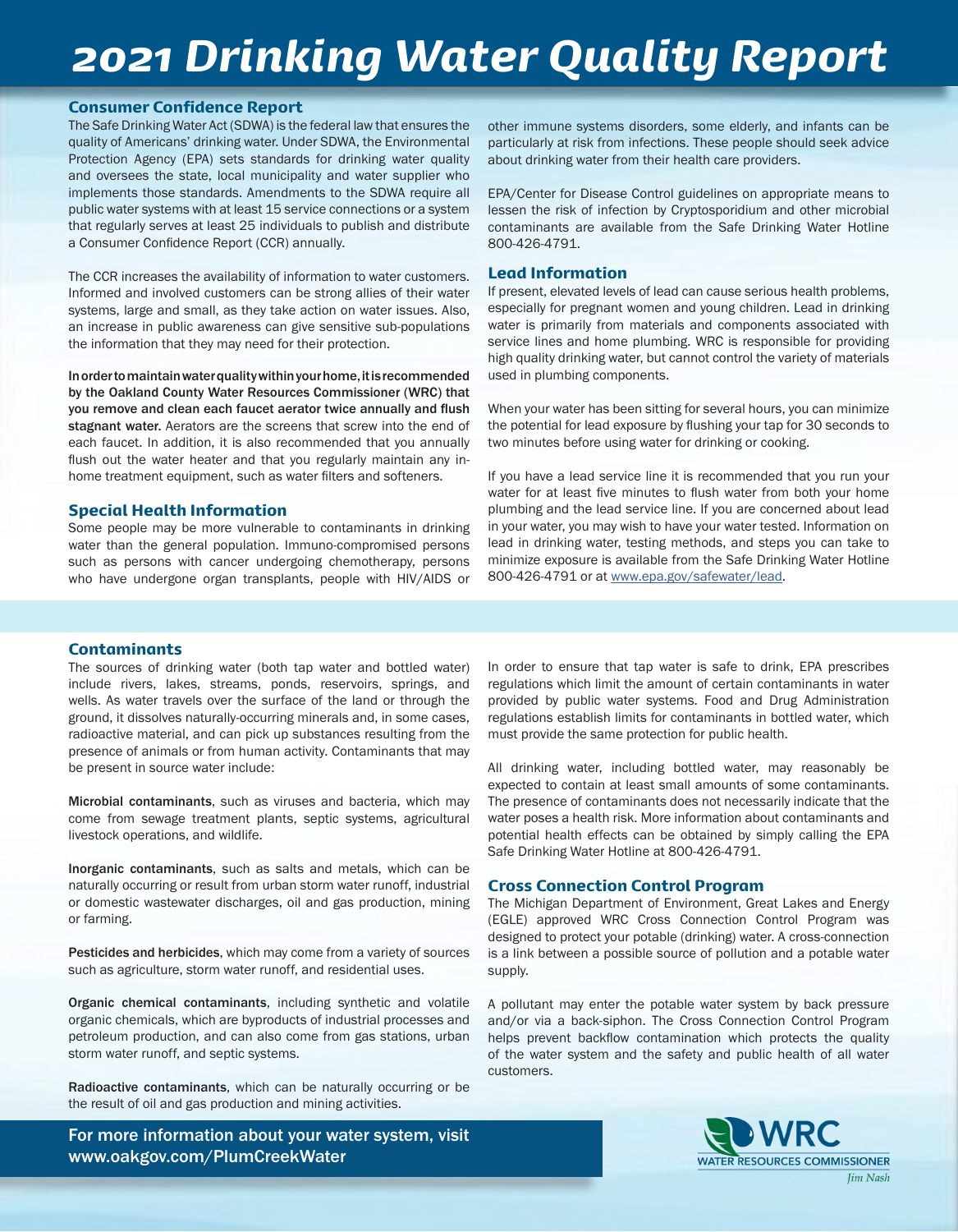## *Plum Creek-Oakland Township*



## 2021 Consumer Confidence Report

This report is designed to inform you about the water quality and services we deliver to you every day. Our constant goal is to provide you with a safe and dependable supply of drinking water. We want you to understand the efforts we make to continually improve the water treatment process and to protect our water resources. We are committed to ensuring the quality of your water. The Oakland County Water Resources Commissioner (WRC) is pleased to present the Annual Drinking Water Quality Report (CCR) for the year 2021.

The water source is groundwater found in glacial materials. Two wells (one 8-inch and one 12-inch) provide the pumping capacity for this well water supply system (Water System Serial Number [WSSN] 5397). At this time, the Department of Environment, Great Lakes, and Energy (EGLE) has determined the susceptibility for this water system as "moderate."

We are pleased to report that your drinking water is safe and meets Federal and State requirements. If you have questions about this

report, or your water utility, please contact your WRC representative, Kathryn DiCea, at wrcwater@oakgov.com or 248-452-9158. We want our valued customers to be informed about their water utility.

#### System Design and Improvements

We work continually to provide high quality water to every tap. In order to maintain a safe and dependable water supply, we may need to make improvements that will benefit all of our customers. These improvements are sometimes reflected as rate structure adjustments. We ask that all our customers help us conserve and protect our water resources, which impact our present lifestyle and our children's future. Please email wrcwater@oakgov.com, call 248-452-9158, or visit our website at www.oakgov.com/water if you have questions.

#### Outdoor Water Use

Plum Creek has limited iron/arsenic removal treatment capacity. Because of this, we recommend customers schedule automatic irrigation equipment to water lawns outside of the 5 to 9 a.m. and 5 to 9 p.m. high demand times. Michigan State University recommends light, frequent irrigation applied in the early afternoon www.canr.msu.edu/resources/irrigation-practices-to-preservewater-quality. Water your lawns or set your automatic sprinklers to operate outside of the morning and evening high demand periods to improve your water pressure and decrease costs required for water system expansion.

#### Your Water Quality

The Plum Creek Well Water Supply System is routinely monitored, in accordance with the Safe Drinking Water Act (SDWA), for contaminants in your drinking water. The following tables show the results of our monitoring for the period of January 1 to December 31, 2021. In addition, other test results are shown for the year they were required, since annual testing is not required for some contaminants. The most recent test date for the detected contaminant is listed in the table.

#### Per- and polyfluoroalkyl substances (PFAS) were analyzed for in 2021 and were not detected.

Iron and arsenic are removed from the water prior to entering the distribution system. Chlorine is added to the water as part of the treatment process and as required by EGLE.

Unregulated contaminants are those for which the Environmental Protection Agency (EPA) has not established drinking water standards. The purpose of unregulated contaminant monitoring is to assist EPA in determining the occurrence of unregulated contaminants in drinking water and whether future regulation is warranted.

The Maximum Contaminant Level (MCL) is the highest level of a contaminant that is allowed in drinking water and is set at a very stringent level. To understand the possible health effects described for many regulated constituents, a person would have to drink two

liters of water every day at the MCL level for a lifetime to have a one-in-a-million chance of having the described health effect.

As you can see by the tables, the system had no violations. We are proud that your drinking water meets or exceeds all Federal and State requirements. The EPA has determined that your water is safe at the levels detected.

#### Water Quality FAQs

#### Why is my water cloudy?

White/milky cloudiness is typically little air bubbles. To confirm, fill a clear glass with water and set it on your counter. After a short amount of time, it should start to clear from the bottom up.

#### Why does my water smell like chlorine?

Chlorine is a disinfectant that is added to the drinking water. The EPA has determined that levels of chlorine up to four parts per million in drinking water is safe for consumption.

#### Why does my water smell like rotten eggs?

Stagnant water may start to smell like sulfur or rotten eggs. Let the water run for a few minutes and the smell should clear. If the odor is only in the hot water, try flushing out your hot water tank. We recommend this be done at least annually.

#### Have more questions?

Please email wrcwater@oakgov.com or call 248-452-9158.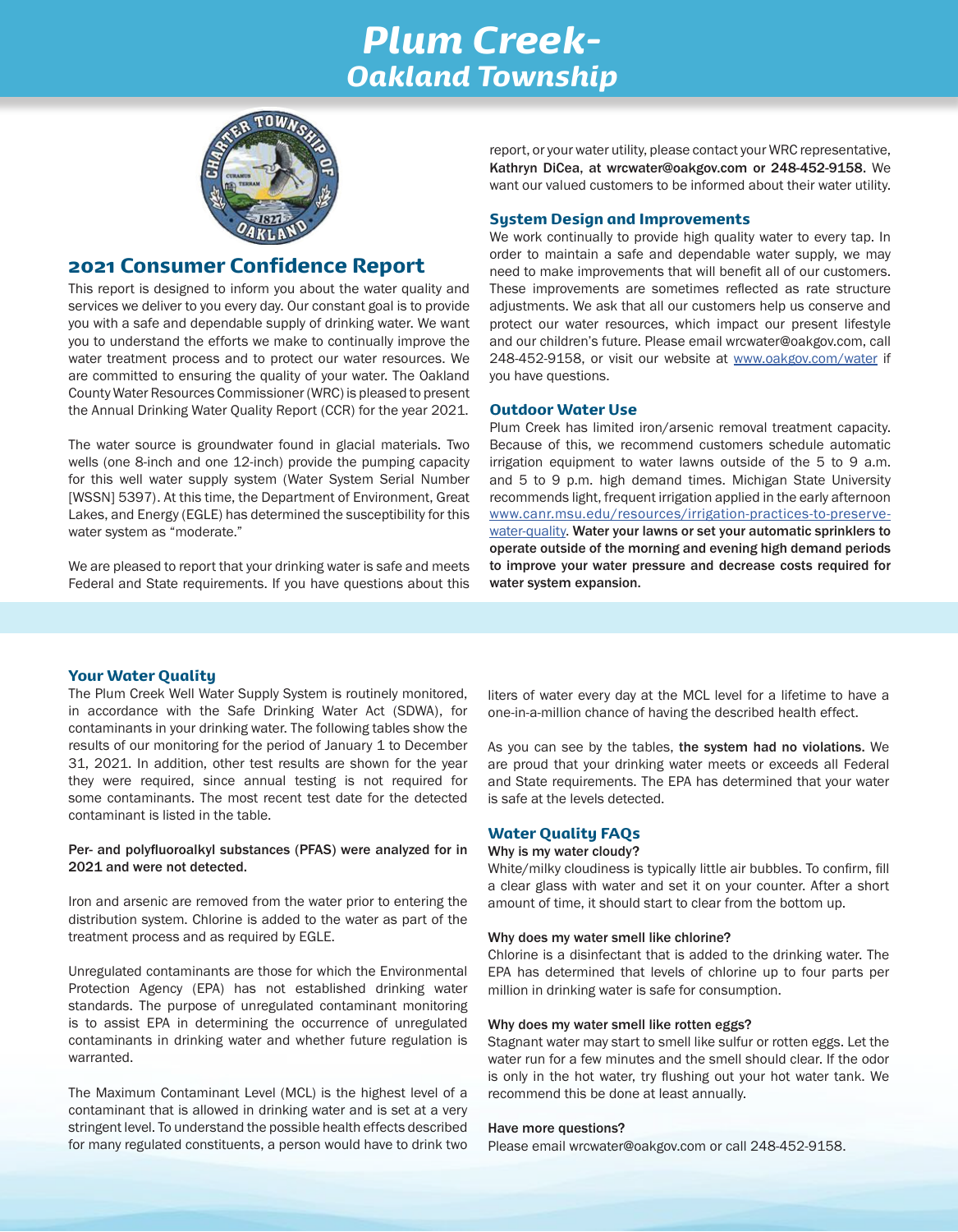## Regulated Contaminants Table

| Contaminant                                                                        | <b>Test</b><br>Year | <b>Health</b><br>Goal<br><b>MCLG</b> | <b>Allowed</b><br>Level<br><b>MCL</b> | <b>Highest</b><br><b>Detected</b><br>Level | Range<br>of<br><b>Detection</b> | <b>Units</b> | <b>Major Sources in Drinking Water</b>                                                                                              | <b>Violation</b> |  |
|------------------------------------------------------------------------------------|---------------------|--------------------------------------|---------------------------------------|--------------------------------------------|---------------------------------|--------------|-------------------------------------------------------------------------------------------------------------------------------------|------------------|--|
| <b>Inorganic and Volatile Organic Chemicals</b>                                    |                     |                                      |                                       |                                            |                                 |              |                                                                                                                                     |                  |  |
| Barium                                                                             | 2019                | $\overline{2}$                       | $\overline{2}$                        | 0.15                                       | <b>NA</b>                       | ppm          | Discharge of drilling wastes;<br>discharge of metal refineries;<br>erosion of natural deposits.                                     | N <sub>o</sub>   |  |
| Fluoride                                                                           | 2021                | 4                                    | 4                                     | 0.51                                       | <b>NA</b>                       | ppm          | Erosion of natural deposits; water<br>additive which promotes strong<br>teeth; discharge from fertilizer<br>and aluminum factories. | <b>No</b>        |  |
| <b>Radiological Contaminants</b>                                                   |                     |                                      |                                       |                                            |                                 |              |                                                                                                                                     |                  |  |
| <b>Combined Radium</b>                                                             | 2021                | $\Omega$                             | 5                                     | 0.67                                       | $0.58 -$<br>0.67                | pCi/L        | Erosion of natural deposits.                                                                                                        | <b>No</b>        |  |
| Disinfectant Residuals and Disinfectant By-Products - Monitoring at Customers' Tap |                     |                                      |                                       |                                            |                                 |              |                                                                                                                                     |                  |  |
| <b>Haloacetic Acids</b><br>(HAA5)                                                  | 2019                | <b>NA</b>                            | 60                                    | 24                                         | <b>NA</b>                       | ppb          | By-product of drinking water                                                                                                        | N <sub>o</sub>   |  |
| <b>Total Trihalomethanes</b><br>(TTHM)                                             | 2019                | <b>NA</b>                            | 80                                    | 24                                         | <b>NA</b>                       | ppb          | disinfection.                                                                                                                       |                  |  |
| Disinfectant (chlorine)                                                            | 2021                | <b>MRDLG</b><br>4                    | <b>MRDL</b><br>4                      | <b>RAA</b><br>0.56                         | $0.39 -$<br>0.71                | ppm          | Water additive to control<br>microbes.                                                                                              | <b>No</b>        |  |

## Regulated Contaminants Table

| <b>Copper and Lead Monitoring at Customers' Tap</b> |              |                                      |                               |                                          |                              |              |                                                                                                                            |                                                   |  |
|-----------------------------------------------------|--------------|--------------------------------------|-------------------------------|------------------------------------------|------------------------------|--------------|----------------------------------------------------------------------------------------------------------------------------|---------------------------------------------------|--|
| Contaminant                                         | Test<br>Year | <b>Health</b><br>Goal<br><b>MCLG</b> | <b>Action</b><br>Level<br>AL. | 90 <sup>th</sup><br>Percentile<br>Value* | Range of<br><b>Detection</b> | <b>Units</b> | <b>Major Sources in Drinking Water</b>                                                                                     | <b>Number</b><br>οf<br><b>Samples</b><br>Above AL |  |
| Copper                                              | 2019         | 1.3                                  | 1.3                           | 0.3                                      | $0.1 - 0.4$                  | ppm          | Corrosion of houshold plumbing<br>systems; Erosion of natural<br>deposits.                                                 | $\Omega$                                          |  |
| Lead                                                | 2019         | $\Omega$                             | 15                            | $\mathbf{1}$                             | $0 - 2$                      | ppb          | Lead service lines, corrosion of<br>household plumbing including<br>fittings and fixtures, erosion of<br>natural deposits. | $\Omega$                                          |  |

\*The 90th percentile value means 90 percent of the homes tested have copper and lead levels below the given 90th percentile value. If the 90th percentile value is above the AL, additional requirements must be met.

The State allows us to monitor for certain contaminants less than once per year because the concentrations of these contaminants are not expected to vary significantly from year to year. All of the data is representative of the water quality, but some are more than one year old.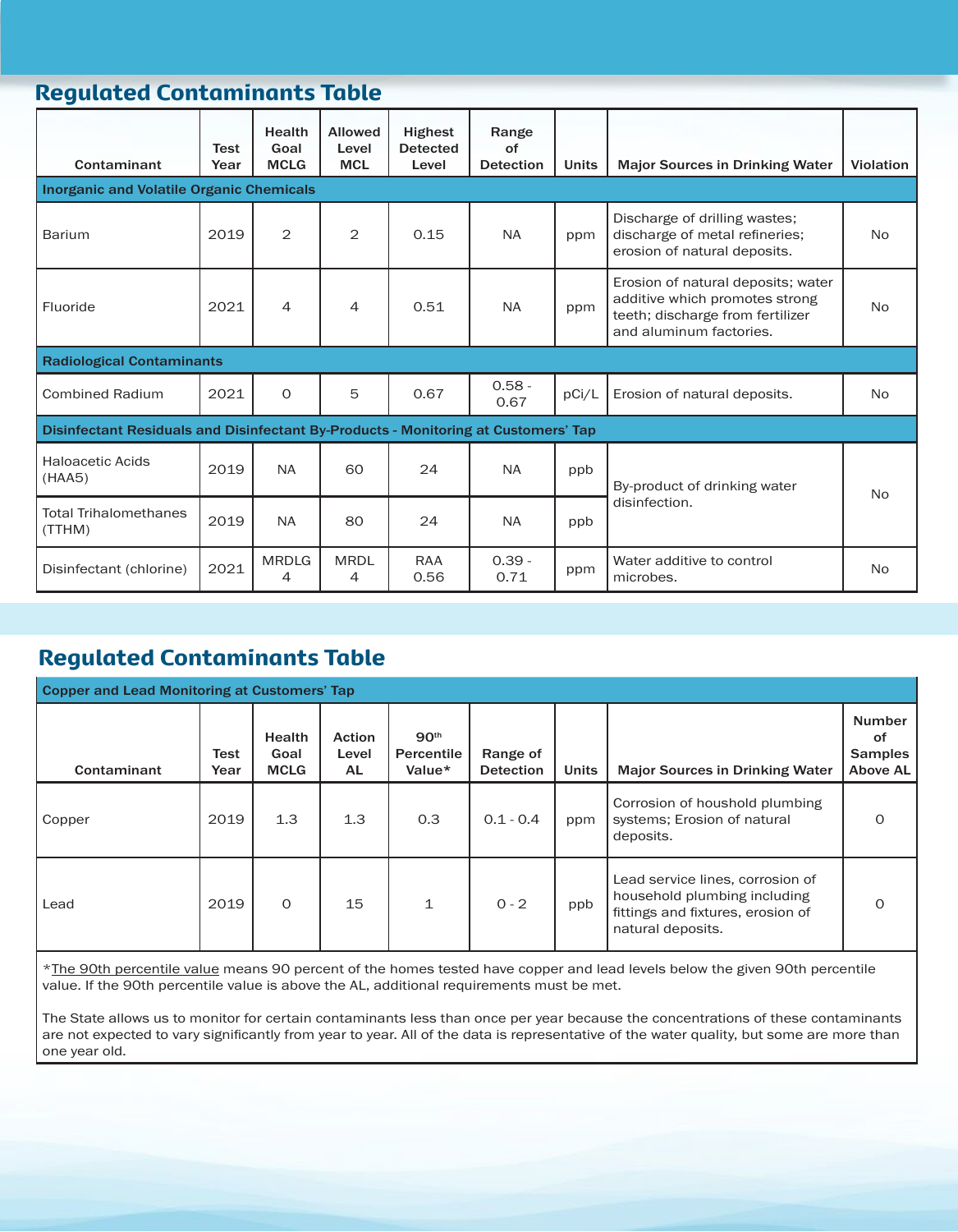## Unregulated Contaminants Table

| Contaminant                              | Test<br>Year | <b>MCLG</b> | <b>MCL</b> | Average<br>Level | Range of<br><b>Detection</b> | <b>Units</b> | <b>Major Sources in Drinking Water</b>          |
|------------------------------------------|--------------|-------------|------------|------------------|------------------------------|--------------|-------------------------------------------------|
| Calcium                                  | 2021         | <b>NA</b>   | <b>NA</b>  | 71               | <b>NA</b>                    | ppm          | Naturally occuring due to geological processes. |
| Chloride                                 | 2021         | <b>NA</b>   | <b>NA</b>  | 21               | <b>NA</b>                    | ppm          |                                                 |
| Hardness                                 | 2021         | <b>NA</b>   | <b>NA</b>  | 272              | <b>NA</b>                    | ppm          |                                                 |
| Iron                                     | 2021         | <b>NA</b>   | <b>NA</b>  | $0*$             | $0 - 0.2$                    | ppm          |                                                 |
| Magnesium                                | 2021         | <b>NA</b>   | <b>NA</b>  | 23               | <b>NA</b>                    | ppm          |                                                 |
| Sodium                                   | 2021         | <b>NA</b>   | <b>NA</b>  | 14               | <b>NA</b>                    | ppm          |                                                 |
| Sulfate                                  | 2021         | <b>NA</b>   | <b>NA</b>  | 15               | <b>NA</b>                    | ppm          |                                                 |
| *Iron results are from a field test kit. |              |             |            |                  |                              |              |                                                 |

#### NOTICE TO NON-RESIDENTIAL CUSTOMERS

Federal Regulations require that as the billing customer, it is your responsibility to ensure that all water consumers at your facility (whether business, educational institute, apartments, etc.) have access to the report. Please post this CCR in a visible area. Copies are available for your distribution by contacting the WRC office at wrcwater@oakgov.com or 248-452-9158.

## Important Definitions

Action Level (AL) - The concentration of a contaminant which, when exceeded, triggers treatment or other requirements which a water system must follow.

Haloacetic Acids (HAA5) - HAA5 is the total of bromoacetic, chloroacetic, dibromoacetic, dichloroacetic, and trichloroacetic acids. Compliance is based on the total.

Maximum Contaminant Level (MCL) - The highest level of a contaminant that is allowed in drinking water. MCLs are set as close to the MCLGs as feasible using the best available treatment technology.

Maximum Contaminant Level Goal (MCLG) - The level of contaminant in drinking water below which there is no known or expected risk to health. MCLGs allow for a margin of safety.

Maximum Residual Disinfectant Level (MRDL) - The highest level of a disinfectant allowed in drinking water. There is convincing evidence that addition of a disinfectant is necessary for control of microbial contaminants.

Maximum Residual Disinfectant Level Goal (MRDLG) - The level of a drinking water disinfectant below which there is no known or expected risk to health. MRDLGs do not reflect the benefits of the use of disinfectants to control microbial contaminants.

#### Not Applicable (NA)

Parts Per Billion (ppb) - The ppb is equivalent to microgram per liter. A microgram = 1/1000 milligram. A ppb is equivalent to one penny in \$10,000,000.

Parts Per Million (ppm) - The ppm is equivalent to milligram per liter. A milligram = 1/1000 gram. A ppm is equivalent to one penny in \$10,000.

pCi/L - picocuries per liter (a measure of radioactivity)

Running Annual Average (RAA) - The average of analytical results for all samples during the previous four quarters.

Total Trihalomethanes (TTHM) - The sum of chloroform, bromodichloromethane, dibromochloromethane and bromoform. Compliance is based on the total.